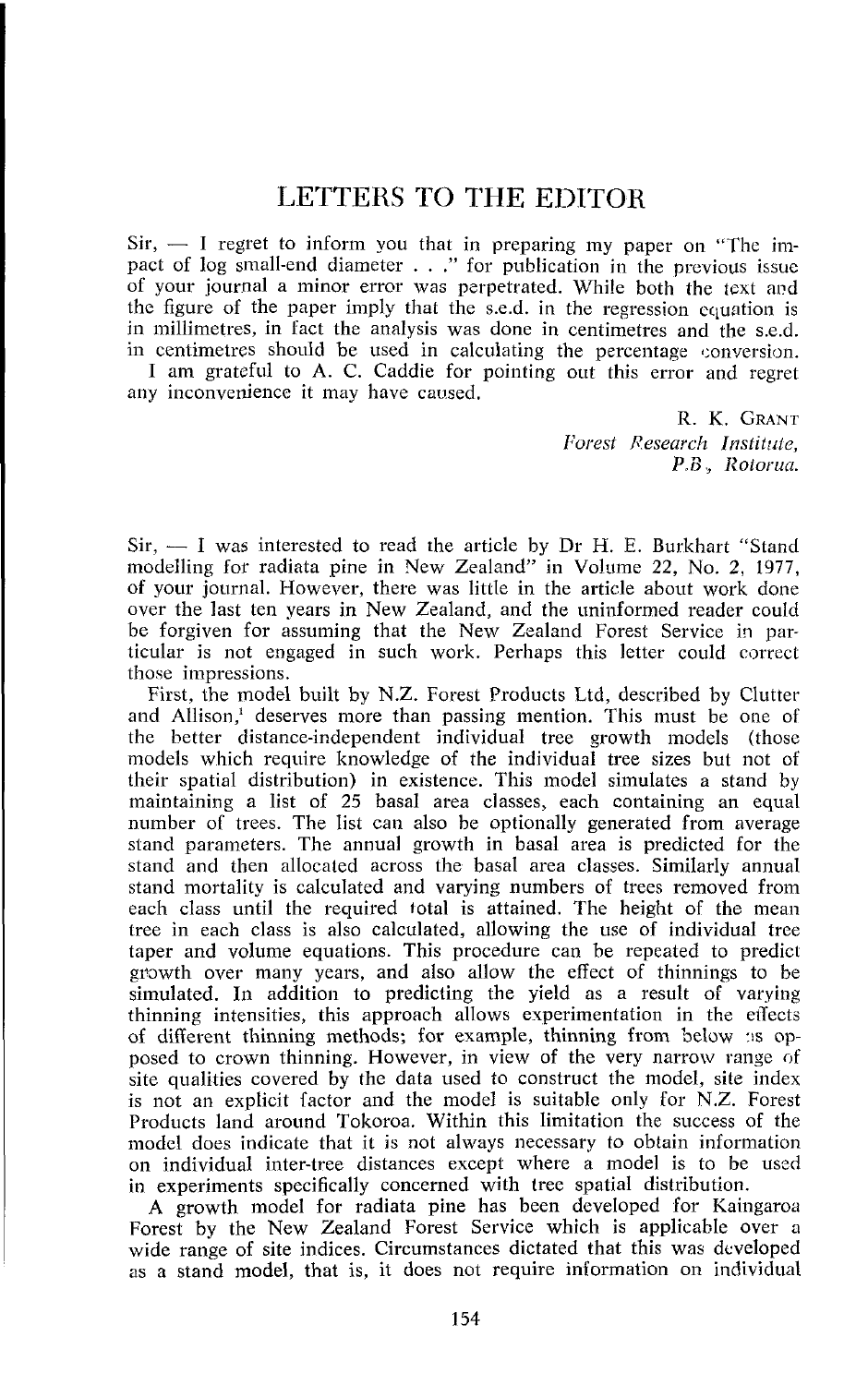**LETTERS** 155

tree sizes to predict growth, nor does it produce such information, all statistics being at the stand level. The model consists of equations to predict the top height development over age as a function of site index; the annual gross basal area growth; the annual mortality in terms of numbers of stems; the basal areas of the mortality and any thinnings. and the total stand volume. The model can be run given the age, basal area, numbers of stems, either site mdex or top height and the future thinning prescription of a stand. A similar model was obtained for the forests on the sand-dune areas of Auckland Conservancy, and Southland Conservancy modified the Kaingaroa model to suit their conditions Nelson Conservancy have also developed a local yield model for their particular forests and regimes.

It was recognised that stand statistics are not enough to prepare management plans, and a "stand volume generator" has been developed. Given the basal area, top height and numbers of stems at a given age agement plans, and a "stand volume generator" has been developed.<br>Given the basal area, top height and numbers of stems at a given age<br>before and after any thinnings - *i.e.*, a line of output from a stand<br>gravith model th Given the basal area, top height and numbers of stems at a given age<br>before and after any thinnings — *i.e.*, a line of output from a stand<br>growth model — this programme predicts the stand table and the exort-<br>montral clo ment of logs expected when a particular cross-cutting pattern is applied. The basic stand parameters are used to predict the coefficients of the Weibull function which in turn predicts the dbh distribution. The tree height, breakpoint and taper are calculated for the mean tree in each class and the stems cross-cut under direction from a cutting pattern defined by the user in terms of log sizes and either order of preference or position up the stem. The growth model and stand volume generator can be used in combination to answer such questions as "What is the volume and small end diameter distribution of pruned butt logs from a given regime at a certain age?" Although the models can predict the results of thinnings, the assumption is madc that the same type of thinning is applied as has been in the pasl. namely, thinning from below. The models are thus insensitive to changes in thinning method in contrast to the N.Z. Forest Products model.

The problem of differing growth patterns over regions throughout New Zealand has not been satisfactorily accounted for in the past and work is proceeding at the Forest Research Institute on a general growth model and estimation procedures. The model will consist of a set of differential equations to predict basal area, number of stems and top height developmcnt. The parameters are estimated using maximum likelihood procedures to account for both environmental variation and measurement errors. Because the parameters of the model can be varied or held constant between plots or groups of plots. it is hoped to definc regions within which growth patterns are essentially the same over a range of site qualities.

The Forest Service models have been implemented as part of an integrated mensuration system<sup>2</sup> for use by foresters in regional management planning. It is envisaged that management will make use of both simulation and linear programming to formulate long-range plans. A simulation model has been obtained from N.Z. Forest Products Ltd, the latest version of which (FPS76) has been implemented and just recently used by Nelson and Rotorua conservancies. A system comprising computer programs to create input for a standard linear programming package and to generate forest management reports from the output has also been implemented, and a second generaiton system is under design.